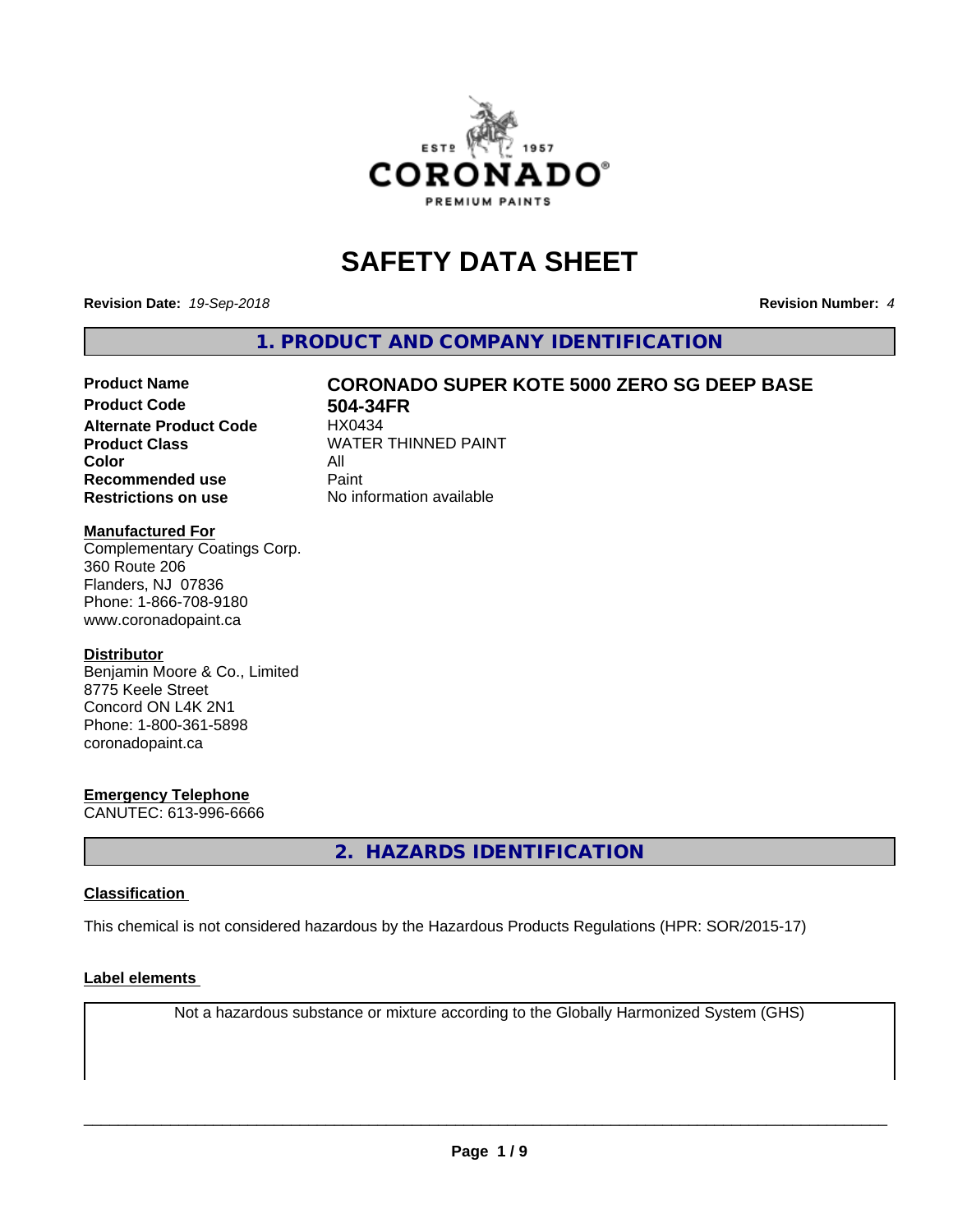**Appearance** liquid

**Odor** little or no odor

**Other information**

No information available

## **3. COMPOSITION INFORMATION ON COMPONENTS**

\_\_\_\_\_\_\_\_\_\_\_\_\_\_\_\_\_\_\_\_\_\_\_\_\_\_\_\_\_\_\_\_\_\_\_\_\_\_\_\_\_\_\_\_\_\_\_\_\_\_\_\_\_\_\_\_\_\_\_\_\_\_\_\_\_\_\_\_\_\_\_\_\_\_\_\_\_\_\_\_\_\_\_\_\_\_\_\_\_\_\_\_\_

| Chem<br>name<br>emical            | N0<br>ں                             | <br>$\mathbf{a}$<br>.NI 6<br>$\sqrt{2}$ |
|-----------------------------------|-------------------------------------|-----------------------------------------|
| ÷.<br>ı dioxide<br>litani<br>ilim | . .<br>$\sim$<br>3463<br>$5 - r$    | 70                                      |
| Kaolin                            | $ \sim$<br>$\sim$<br>--<br>ູນບ<br>ື | 70<br>$\prime$                          |

# **4. FIRST AID MEASURES General Advice General Advice No hazards which require special first aid measures. Eye Contact Exercise 20 All 20 All 20 All 20 All 20 All 20 All 20 All 20 All 20 All 20 All 20 All 20 All 20 All 20 All 20 All 20 All 20 All 20 All 20 All 20 All 20 All 20 All 20 All 20 All 20 All 20 All 20 All 20 All 20** minutes and consult a physician. **Skin Contact** Same of the Mash off immediately with soap and plenty of water while removing all contaminated clothes and shoes. **Inhalation Inhalation Move to fresh air.** If symptoms persist, call a physician. **Ingestion Ingestion Clean mouth with water and afterwards drink plenty of** water. Consult a physician if necessary. **Most Important Symptoms/Effects** None known. **Notes To Physician** Motes To Physician Treat symptomatically. **5. FIRE-FIGHTING MEASURES**

| <b>Suitable Extinguishing Media</b>                                    | Use extinguishing measures that are appropriate to local<br>circumstances and the surrounding environment.                                   |
|------------------------------------------------------------------------|----------------------------------------------------------------------------------------------------------------------------------------------|
| <b>Protective Equipment And Precautions For</b><br><b>Firefighters</b> | As in any fire, wear self-contained breathing apparatus<br>pressure-demand, MSHA/NIOSH (approved or equivalent)<br>and full protective gear. |
| <b>Specific Hazards Arising From The Chemical</b>                      | Closed containers may rupture if exposed to fire or<br>extreme heat.                                                                         |
| <b>Sensitivity To Mechanical Impact</b>                                | No.                                                                                                                                          |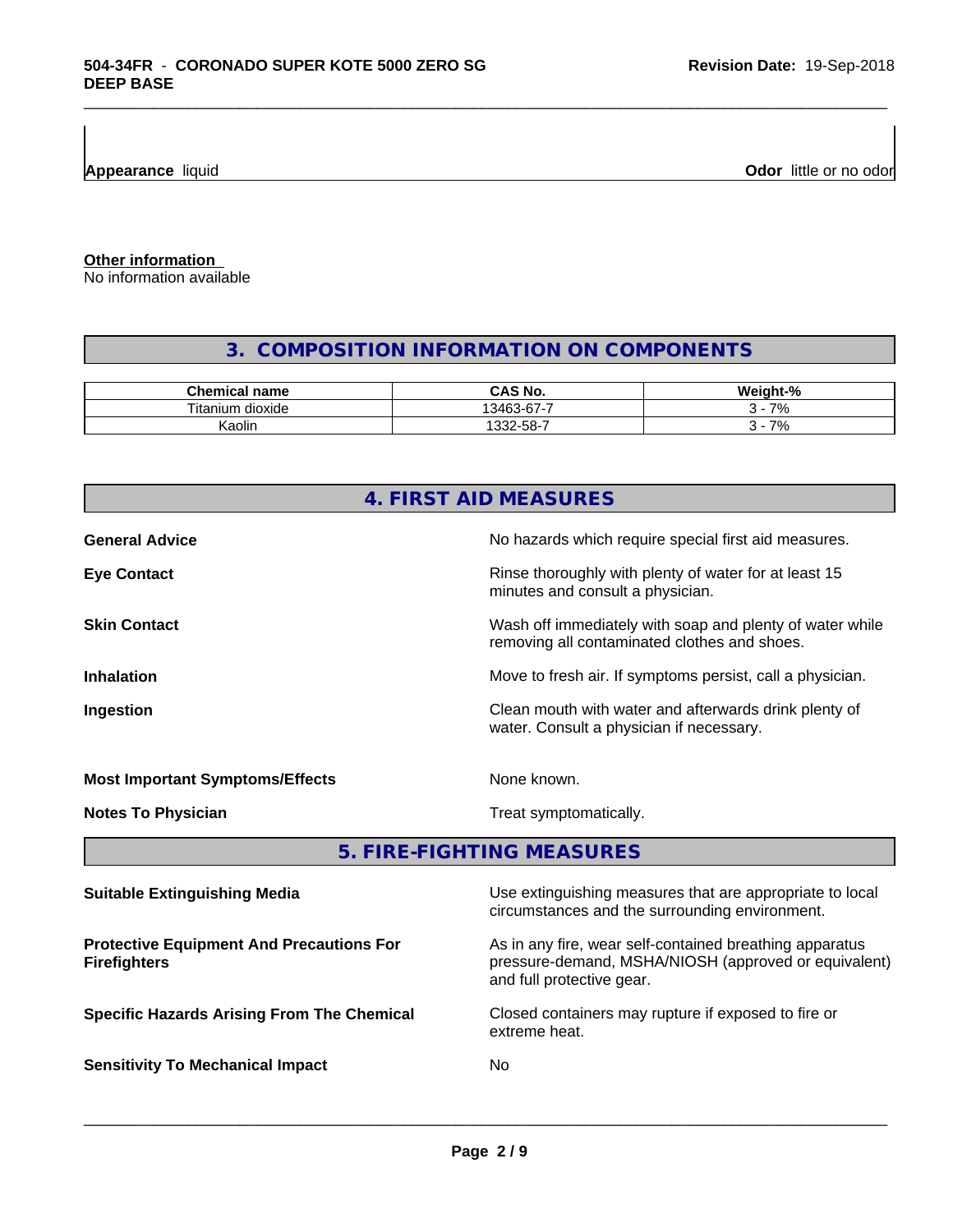| <b>Sensitivity To Static Discharge</b>                                           |                        | No                                                 |                                |
|----------------------------------------------------------------------------------|------------------------|----------------------------------------------------|--------------------------------|
| <b>Flash Point Data</b><br>Flash Point (°F)<br>Flash Point (°C)<br><b>Method</b> |                        | Not applicable<br>Not applicable<br>Not applicable |                                |
| <b>Flammability Limits In Air</b>                                                |                        |                                                    |                                |
| Lower flammability limit:<br><b>Upper flammability limit:</b>                    |                        | Not applicable<br>Not applicable                   |                                |
| <b>NFPA</b><br>Health: 1                                                         | <b>Flammability: 0</b> | <b>Instability: 0</b>                              | <b>Special: Not Applicable</b> |

\_\_\_\_\_\_\_\_\_\_\_\_\_\_\_\_\_\_\_\_\_\_\_\_\_\_\_\_\_\_\_\_\_\_\_\_\_\_\_\_\_\_\_\_\_\_\_\_\_\_\_\_\_\_\_\_\_\_\_\_\_\_\_\_\_\_\_\_\_\_\_\_\_\_\_\_\_\_\_\_\_\_\_\_\_\_\_\_\_\_\_\_\_

#### **NFPA Legend**

- 0 Not Hazardous
- 1 Slightly
- 2 Moderate
- 3 High
- 4 Severe

*The ratings assigned are only suggested ratings, the contractor/employer has ultimate responsibilities for NFPA ratings where this system is used.*

*Additional information regarding the NFPA rating system is available from the National Fire Protection Agency (NFPA) at www.nfpa.org.*

#### **6. ACCIDENTAL RELEASE MEASURES**

**Personal Precautions Precautions** Avoid contact with skin, eyes and clothing. Ensure adequate ventilation.

**Other Information Other Information Prevent further leakage or spillage if safe to do so.** 

**Environmental precautions** See Section 12 for additional Ecological Information.

**Methods for Cleaning Up Example 20 Soak** up with inert absorbent material. Sweep up and shovel into suitable containers for disposal.

vapors, spray mists or sanding dust. In case of insufficient

**7. HANDLING AND STORAGE**

**Handling Handling Avoid contact with skin, eyes and clothing. Avoid breathing** 

**Storage Keep container tightly closed.** Keep out of the reach of children.

ventilation, wear suitable respiratory equipment.

**Incompatible Materials Incompatible Materials No information available** 

 $\overline{\phantom{a}}$  ,  $\overline{\phantom{a}}$  ,  $\overline{\phantom{a}}$  ,  $\overline{\phantom{a}}$  ,  $\overline{\phantom{a}}$  ,  $\overline{\phantom{a}}$  ,  $\overline{\phantom{a}}$  ,  $\overline{\phantom{a}}$  ,  $\overline{\phantom{a}}$  ,  $\overline{\phantom{a}}$  ,  $\overline{\phantom{a}}$  ,  $\overline{\phantom{a}}$  ,  $\overline{\phantom{a}}$  ,  $\overline{\phantom{a}}$  ,  $\overline{\phantom{a}}$  ,  $\overline{\phantom{a}}$ 

**8. EXPOSURE CONTROLS/PERSONAL PROTECTION**

**Exposure Limits**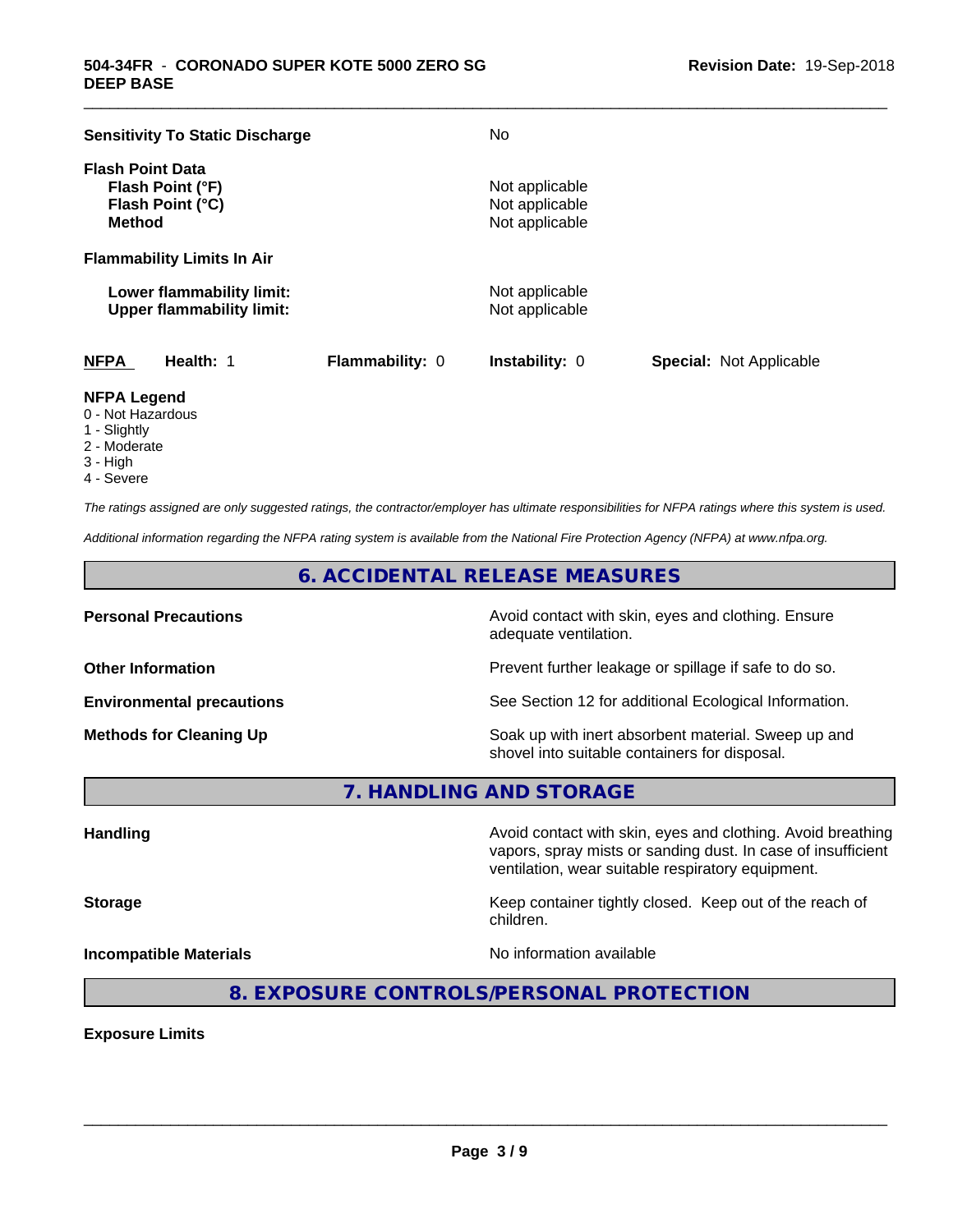| <b>Chemical name</b> | <b>ACGIH TLV</b>                     | Alberta                                         | <b>British Columbia</b>                      | Ontario                                    | Quebec                                         |
|----------------------|--------------------------------------|-------------------------------------------------|----------------------------------------------|--------------------------------------------|------------------------------------------------|
| Titanium dioxide     | <b>TWA</b><br>10 mg/m <sup>3</sup> - | <b>TWA</b><br>10 mg/m <sup>3</sup> - $\sqrt{ }$ | 10 mg/m $3$ - TWA                            | 10 mg/m $3$ - TWA                          | TWAEV<br>10 mg/m <sup>3</sup> - $\overline{a}$ |
|                      |                                      |                                                 | <b>TWA</b><br>$3 \text{ ma/m}^3$ - $\bar{ }$ |                                            |                                                |
| Kaolin               | <b>TWA</b><br>$2 \text{ mg/m}^3$     | <b>TWA</b><br>$2 \text{ mg/m}^3$                | <b>TWA</b><br>$2 \text{ mg/m}^3$ -           | <b>TWA</b><br>$\angle$ mg/m <sup>3</sup> - | 5 mg/m <sup>3</sup> - TWAEV                    |

\_\_\_\_\_\_\_\_\_\_\_\_\_\_\_\_\_\_\_\_\_\_\_\_\_\_\_\_\_\_\_\_\_\_\_\_\_\_\_\_\_\_\_\_\_\_\_\_\_\_\_\_\_\_\_\_\_\_\_\_\_\_\_\_\_\_\_\_\_\_\_\_\_\_\_\_\_\_\_\_\_\_\_\_\_\_\_\_\_\_\_\_\_

#### **Legend**

ACGIH - American Conference of Governmental Industrial Hygienists Alberta - Alberta Occupational Exposure Limits British Columbia - British Columbia Occupational Exposure Limits Ontario - Ontario Occupational Exposure Limits Quebec - Quebec Occupational Exposure Limits

N/E - Not established

#### **Engineering Measures Engineering Measures Engineering Measures Ensure adequate ventilation, especially in confined areas.**

# **Personal Protective Equipment**<br>**Eye/Face Protection**

Safety glasses with side-shields. **Skin Protection Protection Protective gloves and impervious clothing. Respiratory Protection In case of insufficient ventilation wear suitable respiratory** equipment.

**Hygiene Measures Avoid contact with skin, eyes and clothing. Remove and Avoid contact with skin, eyes and clothing. Remove and** wash contaminated clothing before re-use. Wash thoroughly after handling.

#### **9. PHYSICAL AND CHEMICAL PROPERTIES**

| Appearance                           | liquid                   |
|--------------------------------------|--------------------------|
| Odor                                 | little or no odor        |
| <b>Odor Threshold</b>                | No information available |
| Density (Ibs/gal)                    | $9.2 - 9.6$              |
| <b>Specific Gravity</b>              | $1.10 - 1.15$            |
| рH                                   | No information available |
| <b>Viscosity (cps)</b>               | No information available |
| Solubility(ies)                      | No information available |
| <b>Water solubility</b>              | No information available |
| <b>Evaporation Rate</b>              | No information available |
| Vapor pressure @20 °C (kPa)          | No information available |
| Vapor density                        | No information available |
| Wt. % Solids                         | $35 - 45$                |
| Vol. % Solids                        | $25 - 35$                |
| Wt. % Volatiles                      | $55 - 65$                |
| Vol. % Volatiles                     | $65 - 75$                |
| <b>VOC Regulatory Limit (g/L)</b>    | < 5                      |
| <b>Boiling Point (°F)</b>            | 212                      |
| <b>Boiling Point (°C)</b>            | 100                      |
| <b>Freezing Point (°F)</b>           | 32                       |
| <b>Freezing Point (°C)</b>           | 0                        |
| Flash Point (°F)                     | Not applicable           |
| Flash Point (°C)                     | Not applicable           |
| <b>Method</b>                        | Not applicable           |
| Flammability (solid, gas)            | Not applicable           |
| <b>Upper flammability limit:</b>     | Not applicable           |
| Lower flammability limit:            | Not applicable           |
| <b>Autoignition Temperature (°F)</b> | No information available |
|                                      |                          |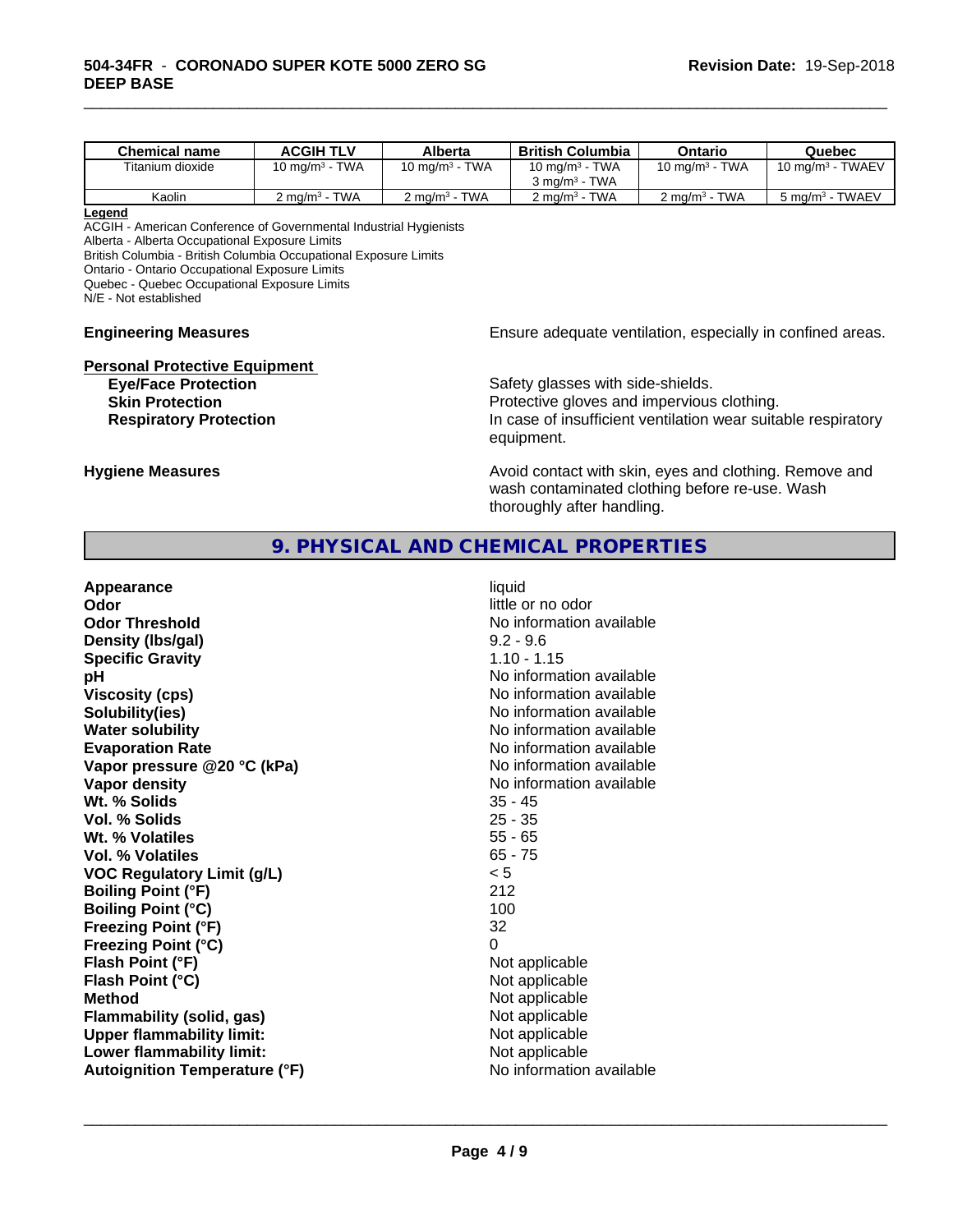**Autoignition Temperature (°C)**<br> **Decomposition Temperature (°F)** No information available **Decomposition Temperature (°F)**<br> **Decomposition Temperature (°C)**<br>
No information available **Decomposition Temperature (°C) Partition coefficient** 

\_\_\_\_\_\_\_\_\_\_\_\_\_\_\_\_\_\_\_\_\_\_\_\_\_\_\_\_\_\_\_\_\_\_\_\_\_\_\_\_\_\_\_\_\_\_\_\_\_\_\_\_\_\_\_\_\_\_\_\_\_\_\_\_\_\_\_\_\_\_\_\_\_\_\_\_\_\_\_\_\_\_\_\_\_\_\_\_\_\_\_\_\_

## **10. STABILITY AND REACTIVITY**

| <b>Reactivity</b>                         | Not Applicable                           |
|-------------------------------------------|------------------------------------------|
| <b>Chemical Stability</b>                 | Stable under normal conditions.          |
| <b>Conditions to avoid</b>                | Prevent from freezing.                   |
| <b>Incompatible Materials</b>             | No materials to be especially mentioned. |
| <b>Hazardous Decomposition Products</b>   | None under normal use.                   |
| <b>Possibility of hazardous reactions</b> | None under normal conditions of use.     |

## **11. TOXICOLOGICAL INFORMATION**

#### **Product Information Information on likely routes of exposure**

**Principal Routes of Exposure Exposure** Eye contact, skin contact and inhalation.

**Acute Toxicity** 

**Product Information Internation International Contract Contract Area Mondaterry Area Mondaterry Area Mondaterry Area Mondaterry Area Mondaterry Area Mondaterry Area Mondaterry Area Mondaterry Area Mondaterry Area Mond** 

#### **Symptoms** related to the physical, chemical and toxicological characteristics

**Symptoms** No information available

#### **Delayed and immediate effects as well as chronic effects from short and long-term exposure**

| May cause slight irritation                                                                                     |
|-----------------------------------------------------------------------------------------------------------------|
| Substance may cause slight skin irritation. Prolonged or<br>repeated contact may dry skin and cause irritation. |
| May cause irritation of respiratory tract.                                                                      |
| Ingestion may cause gastrointestinal irritation, nausea,<br>vomiting and diarrhea.                              |
| No information available.                                                                                       |
| No information available.                                                                                       |
| No information available.                                                                                       |
| No information available.                                                                                       |
| No information available.                                                                                       |
| No information available.                                                                                       |
| No information available.                                                                                       |
| No information available.                                                                                       |
| No information available.                                                                                       |
| No information available.                                                                                       |
|                                                                                                                 |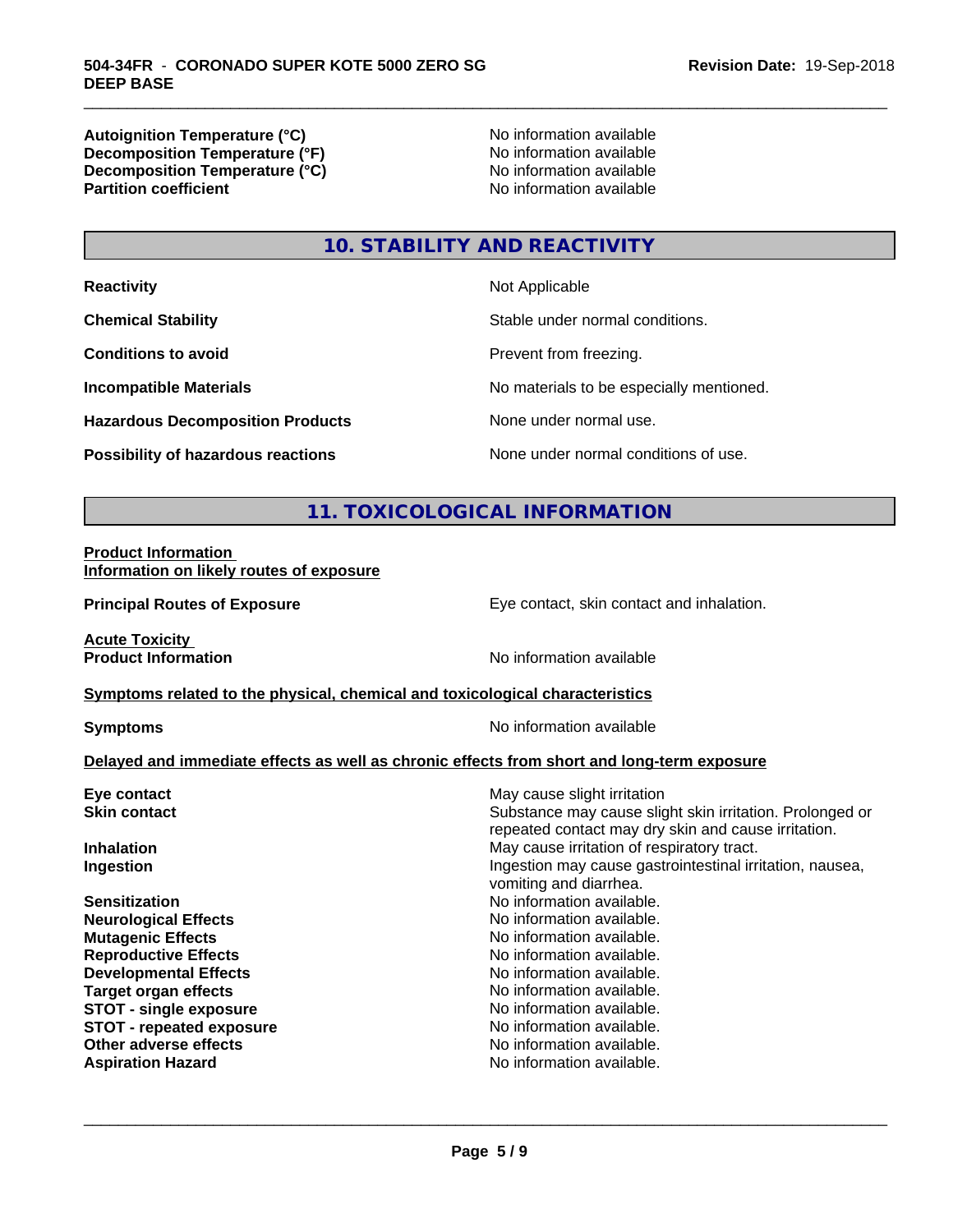#### **Numerical measures of toxicity**

#### **ATEmix (oral)** 169893

\_\_\_\_\_\_\_\_\_\_\_\_\_\_\_\_\_\_\_\_\_\_\_\_\_\_\_\_\_\_\_\_\_\_\_\_\_\_\_\_\_\_\_\_\_\_\_\_\_\_\_\_\_\_\_\_\_\_\_\_\_\_\_\_\_\_\_\_\_\_\_\_\_\_\_\_\_\_\_\_\_\_\_\_\_\_\_\_\_\_\_\_\_

#### **Component Information**

Titanium dioxide LD50 Oral: > 10000 mg/kg (Rat) Kaolin LD50 Oral: > 5000 mg/kg (Rat)

#### **Chronic Toxicity**

#### **Carcinogenicity**

*The information below indicateswhether each agency has listed any ingredient as a carcinogen:.*

| <b>Chemical name</b> | <b>IARC</b>                     | <b>NTP</b> |
|----------------------|---------------------------------|------------|
|                      | 2B<br>Possible Human Carcinogen |            |
| ı dioxide            |                                 |            |

• Although IARC has classified titanium dioxide as possibly carcinogenic to humans (2B), their summary concludes: "No significant exposure to titanium dioxide is thought to occur during the use of products in which titanium dioxide is bound to other materials, such as paint."

#### **Legend**

IARC - International Agency for Research on Cancer NTP - National Toxicity Program OSHA - Occupational Safety & Health Administration

**12. ECOLOGICAL INFORMATION**

#### **Ecotoxicity Effects**

The environmental impact of this product has not been fully investigated.

#### **Product Information**

#### **Acute Toxicity to Fish**

No information available

#### **Acute Toxicity to Aquatic Invertebrates**

No information available

#### **Acute Toxicity to Aquatic Plants**

No information available

#### **Persistence / Degradability**

No information available.

#### **Bioaccumulation**

No information available.

#### **Mobility in Environmental Media**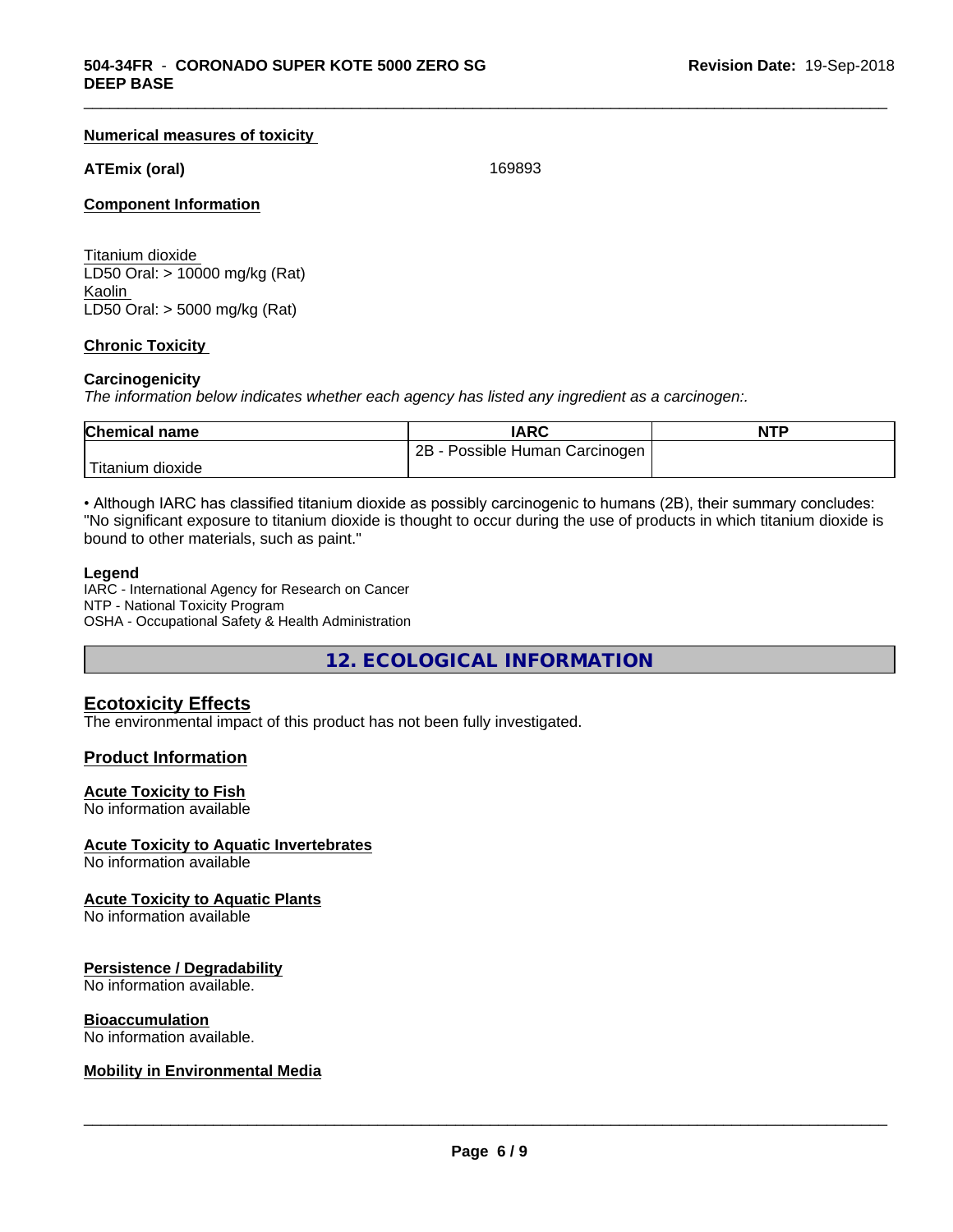No information available.

#### **Ozone**

No information available

#### **Component Information**

#### **Acute Toxicity to Fish**

Titanium dioxide  $LCS0:$  > 1000 mg/L (Fathead Minnow - 96 hr.)

#### **Acute Toxicity to Aquatic Invertebrates**

No information available

#### **Acute Toxicity to Aquatic Plants**

No information available

**13. DISPOSAL CONSIDERATIONS**

\_\_\_\_\_\_\_\_\_\_\_\_\_\_\_\_\_\_\_\_\_\_\_\_\_\_\_\_\_\_\_\_\_\_\_\_\_\_\_\_\_\_\_\_\_\_\_\_\_\_\_\_\_\_\_\_\_\_\_\_\_\_\_\_\_\_\_\_\_\_\_\_\_\_\_\_\_\_\_\_\_\_\_\_\_\_\_\_\_\_\_\_\_

**Waste Disposal Method** Dispose of in accordance with federal, state, provincial, and local regulations. Local requirements may vary, consult your sanitation department or state-designated environmental protection agency for more disposal options.

**14. TRANSPORT INFORMATION**

| <b>TDG</b>         | Not regulated |
|--------------------|---------------|
| <b>ICAO / IATA</b> | Not regulated |
| <b>IMDG / IMO</b>  | Not regulated |

#### **15. REGULATORY INFORMATION**

#### **International Inventories**

| <b>TSCA: United States</b> | Yes - All components are listed or exempt. |
|----------------------------|--------------------------------------------|
| <b>DSL: Canada</b>         | Yes - All components are listed or exempt. |

#### **National Pollutant Release Inventory (NPRI)**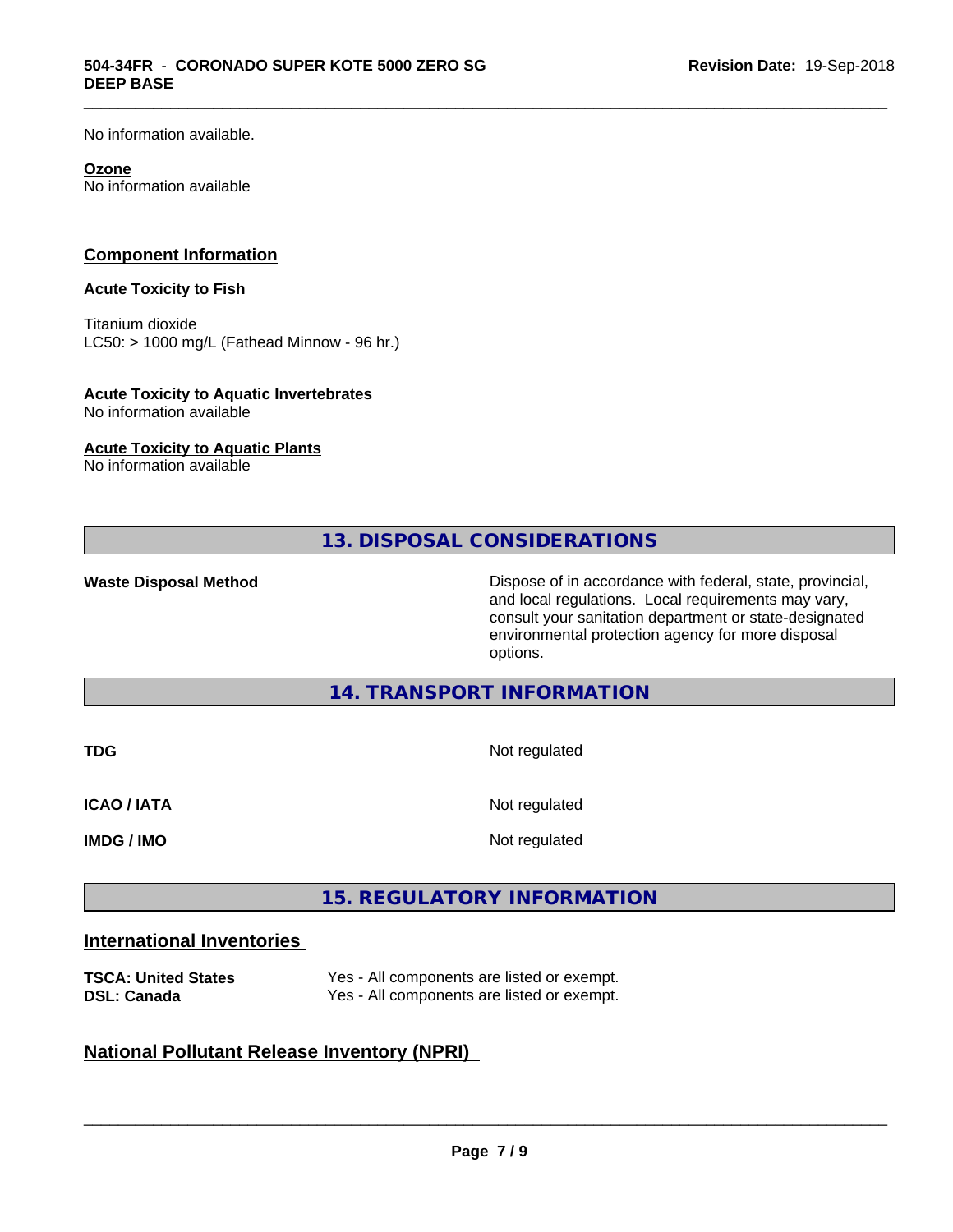#### **NPRI Parts 1- 4**

This product contains the following Parts 1-4 NPRI chemicals:

*None*

#### **NPRI Part 5**

This product contains the following NPRI Part 5 Chemicals:

*None*

#### **WHMIS Regulatory Status**

This product has been classified in accordance with the hazard criteria of the Hazardous Products Regulations (HPR) and the SDS contains all the information required by the HPR.

\_\_\_\_\_\_\_\_\_\_\_\_\_\_\_\_\_\_\_\_\_\_\_\_\_\_\_\_\_\_\_\_\_\_\_\_\_\_\_\_\_\_\_\_\_\_\_\_\_\_\_\_\_\_\_\_\_\_\_\_\_\_\_\_\_\_\_\_\_\_\_\_\_\_\_\_\_\_\_\_\_\_\_\_\_\_\_\_\_\_\_\_\_

| 16. OTHER INFORMATION                    |           |                        |                             |  |
|------------------------------------------|-----------|------------------------|-----------------------------|--|
| HMIS -                                   | Health: 1 | <b>Flammability: 0</b> | <b>Reactivity: 0 PPE: -</b> |  |
| <b>HMIS Legend</b><br>0 - Minimal Hazard |           |                        |                             |  |

- 
- 1 Slight Hazard
- 2 Moderate Hazard
- 3 Serious Hazard
- 4 Severe Hazard
- \* Chronic Hazard

X - Consult your supervisor or S.O.P. for "Special" handling instructions.

*Note: The PPE rating has intentionally been left blank. Choose appropriate PPE that will protect employees from the hazards the material will present under the actual normal conditions of use.*

*Caution: HMISÒ ratings are based on a 0-4 rating scale, with 0 representing minimal hazards or risks, and 4 representing significant hazards or risks. Although HMISÒ ratings are not required on MSDSs under 29 CFR 1910.1200, the preparer, has chosen to provide them. HMISÒ ratings are to be used only in conjunction with a fully implemented HMISÒ program by workers who have received appropriate HMISÒ training. HMISÒ is a registered trade and service mark of the NPCA. HMISÒ materials may be purchased exclusively from J. J. Keller (800) 327-6868.*

 **WARNING!** If you scrape, sand, or remove old paint, you may release lead dust. LEAD IS TOXIC. EXPOSURE TO LEAD DUST CAN CAUSE SERIOUS ILLNESS, SUCH AS BRAIN DAMAGE, ESPECIALLY IN CHILDREN. PREGNANT WOMEN SHOULD ALSO AVOID EXPOSURE.Wear a NIOSH approved respirator to control lead exposure. Clean up carefully with a HEPA vacuum and a wet mop. Before you start, find out how to protect yourself and your family by logging onto Health Canada @

http://www.hc-sc.gc.ca/ewh-semt/contaminants/lead-plomb/asked\_questions-questions\_posees-eng.php.

| <b>Prepared By</b>                                  | <b>Product Stewardship Department</b><br>Benjamin Moore & Co.<br>101 Paragon Drive<br>Montvale, NJ 07645<br>800-225-5554 |  |
|-----------------------------------------------------|--------------------------------------------------------------------------------------------------------------------------|--|
| <b>Revision Date:</b><br><b>Reason for revision</b> | 19-Sep-2018<br>Not available                                                                                             |  |